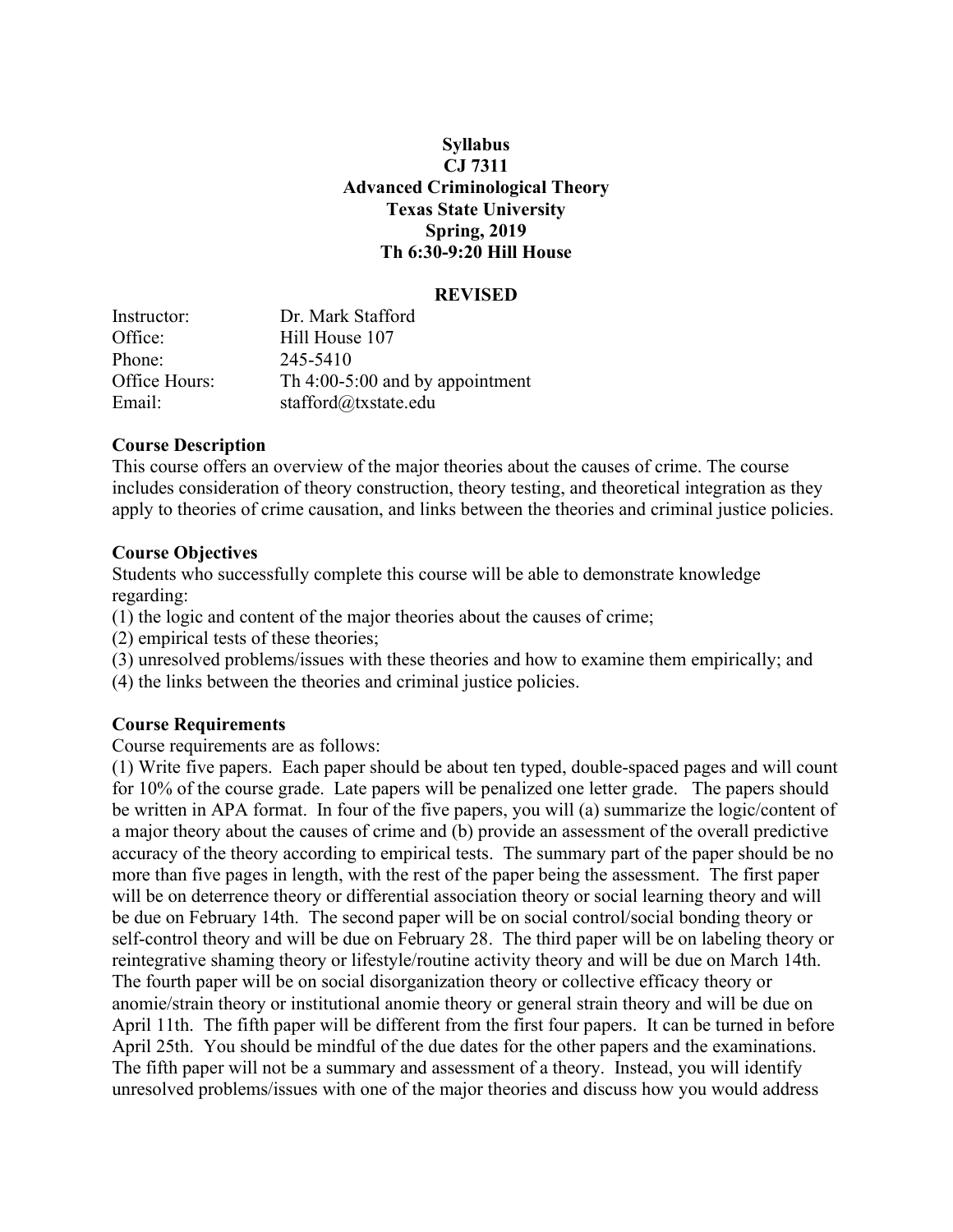them empirically. This might include a research design, or it might be a general research strategy that you would adopt. Each of you will make a 20-minute oral presentation of this paper on April 25th.

**Important note: For the last paper, students can write an empirical piece that brings data to bear on one of the theories covered in the course. If this option is chosen, the paper should be about 20 pages in length, and it will count for two papers – one of the first five papers and the last paper.**

#### **Another important note: It is unacceptable to submit papers written in whole or in part for other courses.**

(2) There will be two examinations that will consist of short-answer questions requiring a thorough understanding of the readings and lecture materials. You will be asked on each examination to define/discuss key concepts (e.g., social disorganization)/principles (e.g., principle of differential association) in theories about the causes of crime and deviance. The first will be a take-home examination that will be distributed at the end of class on February 28th and will be due on March 7th. The first examination will count for 20% of the course grade. The second examination will be comprehensive and count for 30% of the course grade. It will be an in-class examination on May 2nd.

(3) Class attendance and participation are mandatory.

### **Grading**

Five papers, 100 points each First examination, 100 points Second examination, 100 points

To compute weighted point total:

(1) Multiply points for each paper by .1 (each paper counts for 10% of course grade).

(2) Multiply points for the first examination by .20 (the first examination counts for 20% of course grade).

(3) Multiply points for the second examination by .30 (the second examination counts for 30% percent of course grade).

 $(4)$  Add points from  $(1)$ ,  $(2)$ , and  $(3)$  above.

Conversion of weighted point total to letter grade:

 $90-100 - A$ 80-89 - B 70-79 - C  $60-69 - D$ 59 or less  $- F$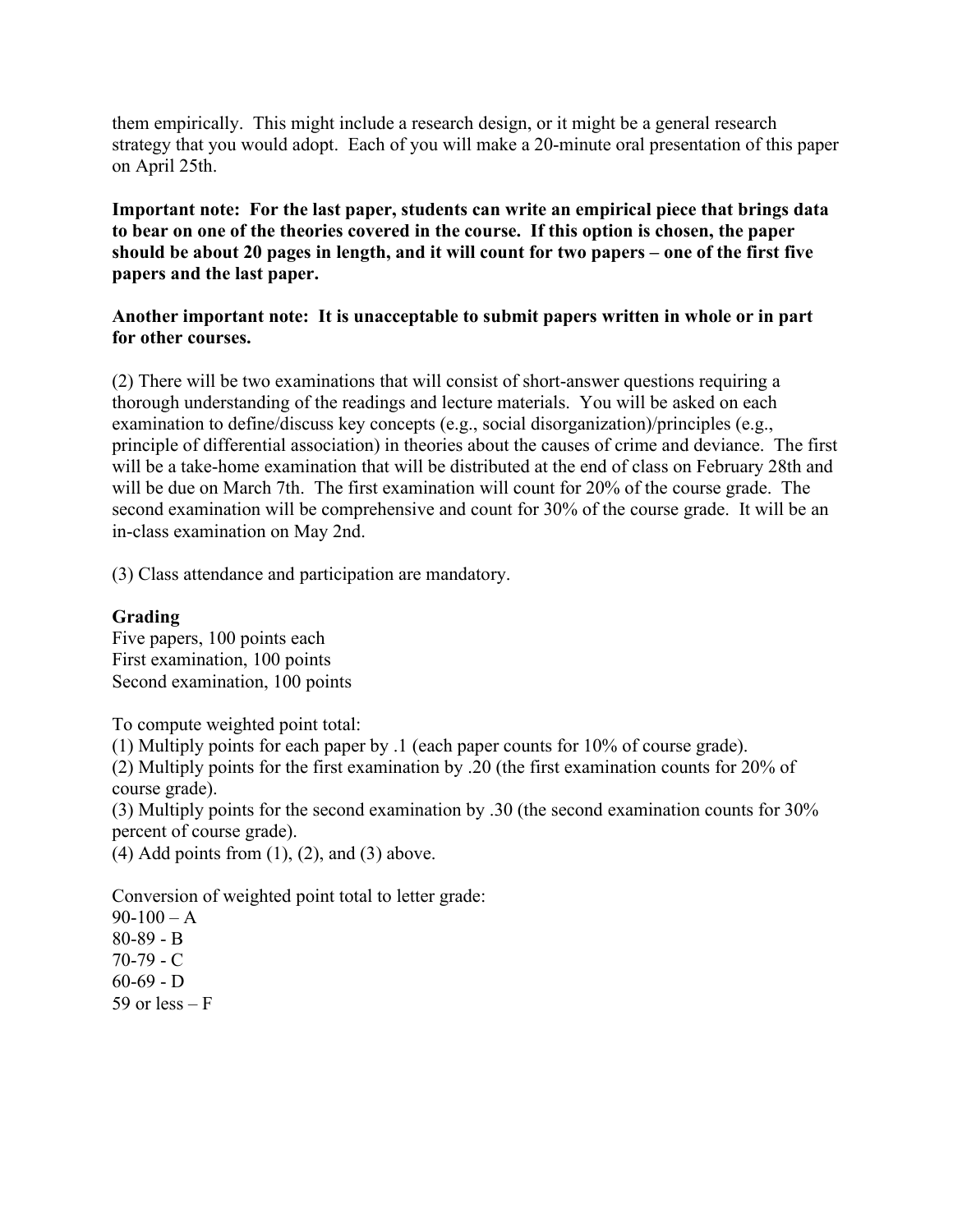#### **Policies**

I will discuss appropriate accommodations that you may require as a student with a disability. Before accommodations will be made, you may be required to provide proper documentation.

## **Texas State University Honor Code**

As members of a community dedicated to learning, inquiry, and creation, the students, faculty, and administration of our University live by the principles in this Honor Code. These principles require all members of this community to be conscientious, respectful, and honest. WE ARE CONSCIENTIOUS. We complete our work on time and make every effort to do it right. We come to class and meetings prepared and are willing to demonstrate it. We hold ourselves to doing what is required, embrace rigor, and shun mediocrity, special requests, and excuses.

WE ARE RESPECTFUL. We act civilly toward one another and we cooperate with each other. We will strive to create an environment in which people respect and listen to one another, speaking when appropriate, and permitting other people to participate and express their views. WE ARE HONEST. We do our own work and are honest with one another in all matters. We understand how various acts of dishonesty, like plagiarizing, falsifying data, and giving or receiving assistance to which one is not entitled, conflict as much with academic achievement as with the values of honesty and integrity.

### ADDRESSING ACTS OF DISHONESTY

Students accused of dishonest conduct may have their cases heard by the faculty member. The student may also appeal the faculty member's decision to the Honor Code Council. Students and faculty will have the option of having an advocate present to insure their rights. Possible actions that may be taken range from exoneration to expulsion.

The policies and procedures regarding Honor Code violations are outlined at http://policies.txstate.edu/university-policies/07-10-01.html

### **Required Readings**

Michael Gottfredson and Travis Hirschi's *A General Theory of Crime*, 1990. Marcus Felson and Mary Eckert's *Crime and Everyday Life*, 2016. John Laub and Robert Sampson's *Shared Beginnings, Divergent Lives*, 2003.

Other required readings are available on TRACS.

# **Schedule and Required Readings**

### **January 24 Introduction and Metatheory**

(1) Robert Agnew's "Determinism, Indeterminism, and Crime," *Criminology*, 1995.

(2) Daniel Mears and Mark Stafford's "Central Analytical Issues in the Generation of Cumulative Sociological Knowledge," *Sociological, Focus*, 1992. (3) Mark Stafford and Daniel Mears' "Causation, Theory, and Policy in the Social Sciences," in *Emerging Trends in the Social and Behavioral Sciences*, 2015. (4) Jack Gibbs' "Seven Dimensions of the Predictive Power of Sociological Theories," *National Journal of Sociology*, 1997.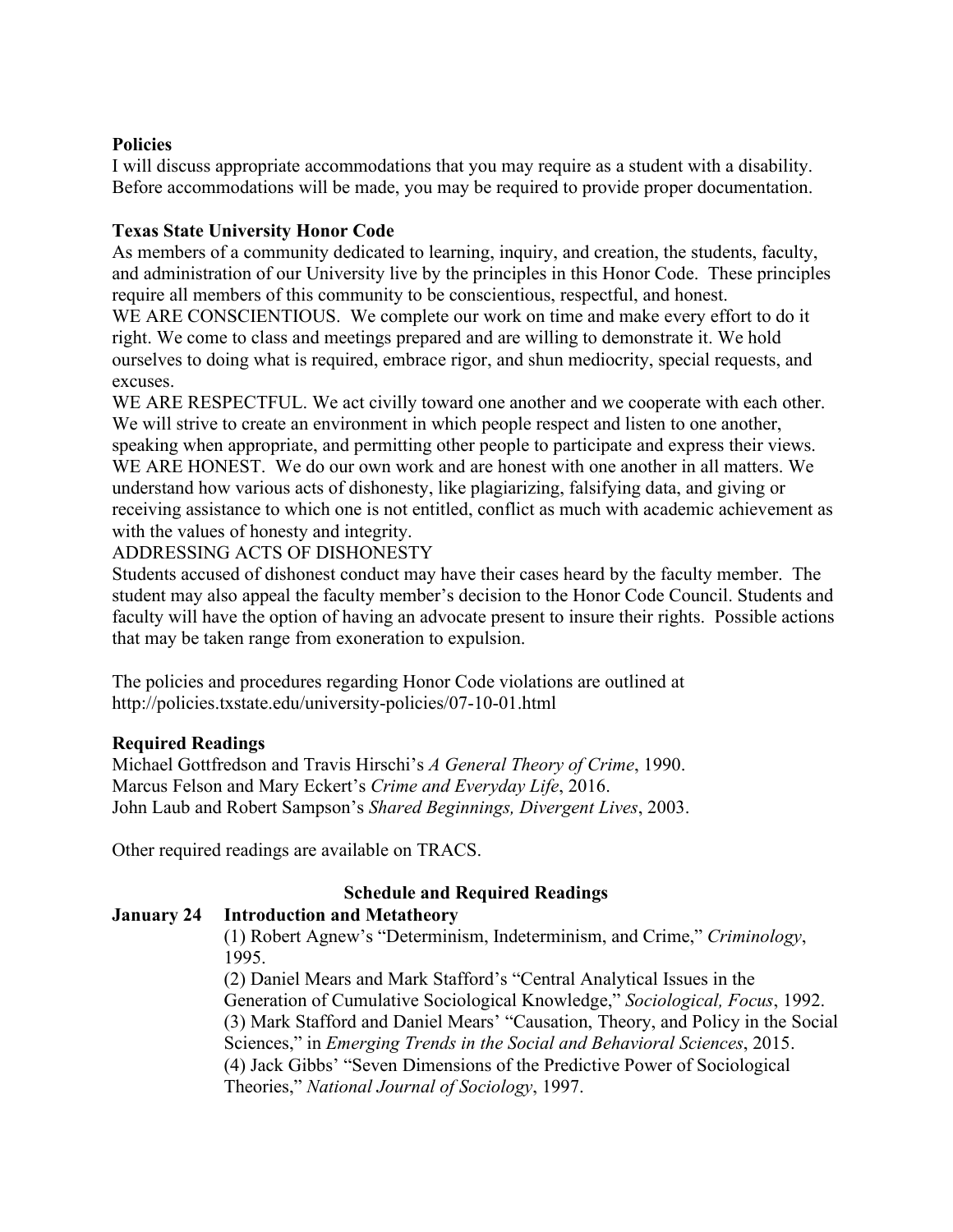(5) Lynn Exum and Cristina Layana's "A Test of the Predictive Validity of Hypothetical Intentions to Offend," *Journal of Crime and Justice*, 2016. (6) Ross Matsueda's "Toward an Analytical Criminology," *Criminology*, 2017.

#### **January 31 Deterrence**

(1) Greg Pogarsky et al.'s "Modeling Change in Perceptions about Sanction Threats," *Journal of Quantitative Criminology*, 2004. (2) Alicia Sitren and Brandon Applegate's "Testing the Deterrent Effects of Personal and Vicarious Experience with Punishment and Punishment Avoidance," *Deviant Behavior*, 2007. (3) Mark Stafford and Mark Warr's "A Reconceptualization of General and Specific Deterrence," *Journal of Research in Crime and Delinquency*, 1993. (4) Christopher Watling et al.'s "Applying Stafford and Warr's Reconceptualization of Deterrence Theory to Drug Driving," *Accident Analysis and Prevention*, 2010.

#### **February 7 Differential Association and Social Learning**

(1) Ronald Akers et al.'s "Social Learning and Deviant Behavior," *American Sociological Review*, 1979.

(2) Raymond Paternoster et al.'s "The Causal Impact of Exposure to Deviant Peers," *Journal of Research in Crime and Delinquency*, 2012.

(3) Daniel Ragan's "Revisiting 'What They Think,'" *Criminology*, 2014.

(4) Gregory Zimmerman and Bob Vasquez's "Decomposing the Peer Effect on Adolescent Substance Use," *Criminology*, 2011.

(5) Glenn Walter's "Proactive Criminal Thinking and the Transmission of Differential Association," *Criminal Justice and Behavior*, 2015.

(6) Travis Pratt et al.'s "The Empirical Status of Social Learning Theory: A Meta-Analysis," *Justice Quarterly*, 2010.

#### **February 14 First Paper Due (Deterrence, Differential Association, or Social Learning)**

#### **February 14 Social Control/Social Bonding**

(1) Jeffrey Bouffard and Stephen Rice's "The Influence of the Social Bond on Self-Control at the Moment of Decision," *American Journal of Criminal Justice*, 2011.

(2) Travis Hirschi's "On the Compatibility of Rational Choice and Social Control Theories of Crime," in *The Reasoning Criminal*, 1986.

(3) Machteld Hoeve et al.'s "The Relationship between Parenting and Delinquency," *Journal of Abnormal Child Psychology*, 2009.

(4) Jeffrey Ward et al.'s "Hirschi's Redefined Self-Control," *Crime and Delinquency*, 2012.

### **February 21 Self-Control**

(1) Michael Gottfredson and Travis Hirschi's *A General Theory of Crime*, 1990. (2) Olena Antonaccio and Charles Tittle's "Morality, Self-Control, and Crime," *Criminology*, 2008.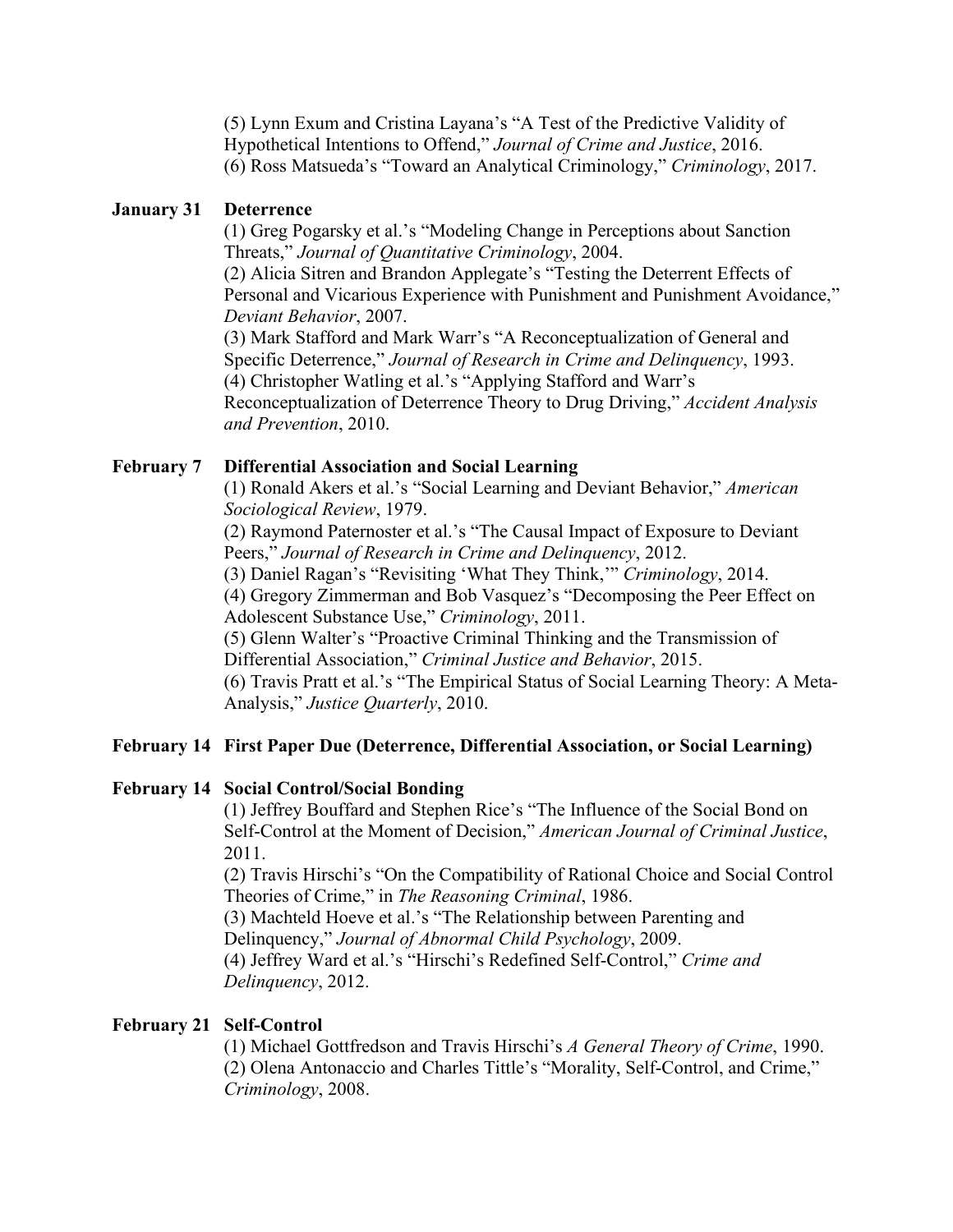(3) Harold Grasmick et al.'s "Testing the Core Empirical Implications of Gottfredson and Hirschi's General Theory of Crime," *Journal of Research in Crime and Delinquency*, 1993. (4) Carter Hay and Walter Forrest's "The Development of Self-Control," *Criminology*, 2006. (5) Travis Hirschi and Michael Gottrfredson's "In Defense of Self-Control," *Theoretical Criminology*, 2000.

(6) Bruce Arneklev et al.'s "Testing the General Theory of Crime," *Western Criminology Review*, 2006.

(7) Alex Piquero et al.'s "Does Self-Control Affect Survey Response? *Criminology*, 2000.

### **February 28 Second Paper Due (Social Control/Social Bonding or Self-Control)**

### **February 28 Labeling and Reintegrative Shaming**

(1) Jon Bernburg et al.'s "Official Labeling, Criminal Embededness, and Subsequent Delinquency," *Journal of Research in Crime and Delinquency*, 2006. (2) Andy Hochstetler et al.'s "'That's Not Who I Am,'" *Justice Quarterly*, 2010. (3) Akiva Liberman et al.'s "Labeling Effects of First Juvenile Arrests," *Criminology*, 2014. (4) Stacy De Coster and Jennifer Lutz's "Reconsidering Labels and Primary

Deviance," *Journal of Research in Crime and Delinquency*, 2018. (5) Lonnie Schaible and Lorine Hughes' "Crime, Shame, Reintegration, and Cross-National Homicide," *The Sociological Quarterly*, 2011. (6) Tom Tyler et al.'s "Reintegrative Shaming, Procedural Justice, and Recidivism," *Law and Society Review*, 2007.

### **February 28 Take-Home Examination Distributed**

### **March 7 Take-Home Examination Due**

### **March 7 Lifestyle/Routine Activity**

(1) Marcus Felson and Mary Eckert's *Crime and Everyday Life*, 2016. (2) Martin Andresen's "A Spatial Analysis of Crime in Vancouver, British Columbia," *The Canadian Geographer*, 2006. (3) Lawrence Cohen and Marcus Felson's "Social Change and Crime Rate Trends," *American Sociological Review*, 1979. (4) Jackson Bunch et al.'s "Demographic Characteristics and Victimization Risk," *Crime and Delinquency*, 2012. (5) Joe Bannister et al.'s "Place and Time in the Criminology of Place," *Theoretical Criminology*, 2017. (6) Pamela Wilcox and Francis Cullen's "Situational Opportunity Theories of Crime," *Annual Review of Criminology*, 2017.

### **March 14 Third Paper Due (Labeling, Reintegrative Shaming, or Lifestyle/Routine Activity)**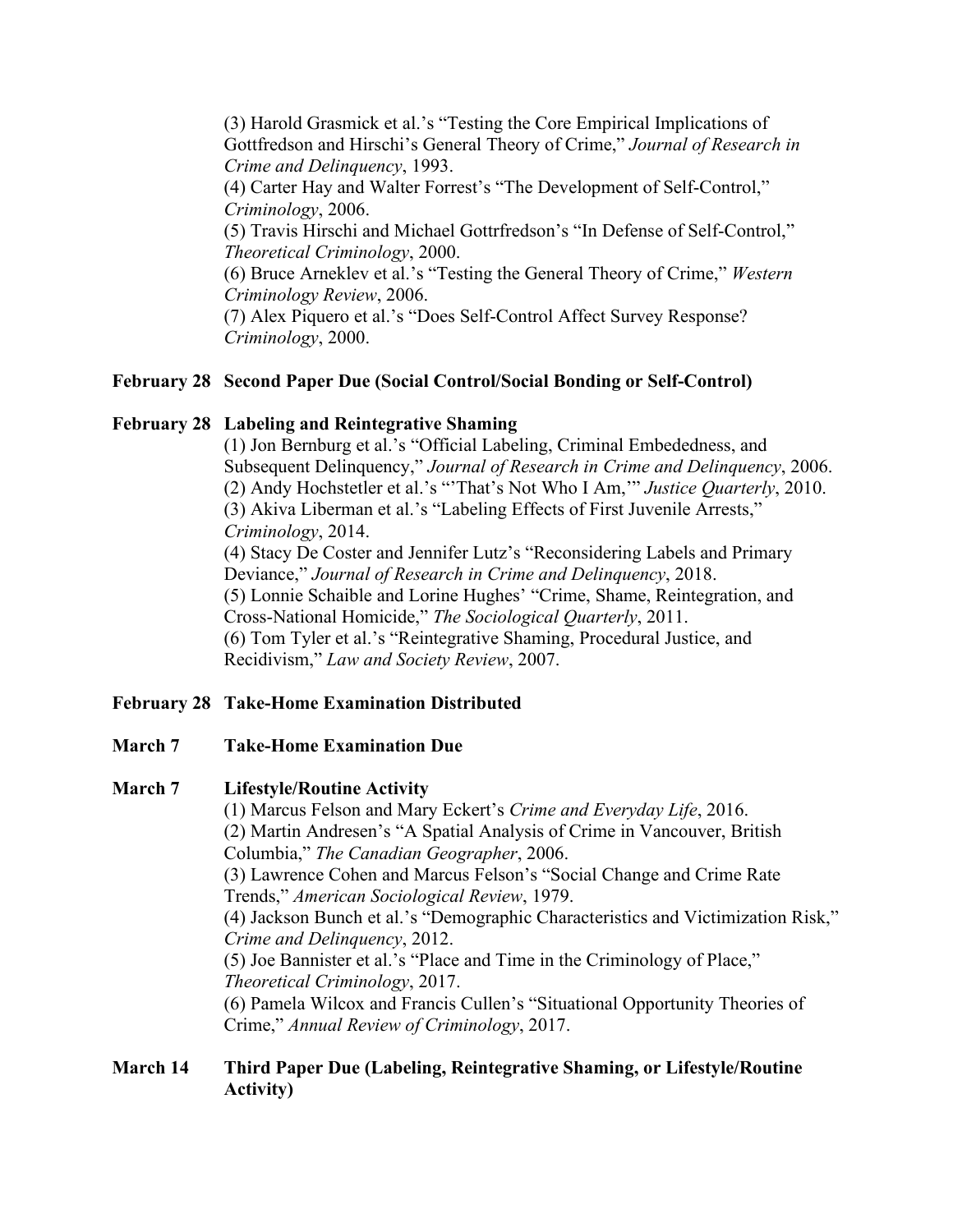#### **March 14 Social Disorganization and Collective Efficacy**

(1) Candice Odgers et al.'s "The Protective Effects of Neighborhood Collective Efficacy on British Children Growing Up in Deprivation," *Developmental Psychology*, 2009.

(2) Robert Sampson and Byron Groves' "Community Structure and Crime," *American Journal of Sociology*, 1989.

(3) Robert Sampson et al.'s "Civil Society Reconsidered," *American Journal of Sociology*, 2005.

(4) Wouter Steenbeek and John Hipp's "A Longitudinal Test of Social Disorganization Theory," *Criminology*, 2011.

(5) Daniel O'Brien et al.'s "Looking Through Broken Windows," *Annual Review of Criminology*, 2019.

## **March 21 No Class – (Spring Break – March 17-24)**

**March 28 ACJS**

#### **April 4 Anomie/Strain, Institutional Anomie, and General Strain**

(1) Mitchell Chamlin and John Cochran's "An Evaluation of the Assumptions that Underlie Institutional Anomie Theory," *Theoretical Criminology*, 2007. (2) Dean Weld and Sean Roche's "A Matter of Time," *Journal of Quantitative* 

*Criminology*, 2017.

(3) Robert Merton's "Social Structure and Anomie," *American Sociological Review*, 1938.

(4) Travis Pratt and Francis Cullen's "Assessing Macro-Level Predictors and Theories of Crime," in *Crime and Justice*, 2005.

(5) Ekaterina Botchkovar et al.'s "General Strain Theory," *Criminology*, 2009. (6) Wesley Jennings et al.'s "Gender and General Strain Theory," *Journal of Criminal Justice*, 2009.

(7) Robert Agnew's "Reflection on a 'A Revised Strain Theory of Delinquency'," *Social Forces*, 2012

#### **April 11 Fourth Paper Due (Social Disorganization, Collective Efficacy, Anomie/Strain, Institutional Anomie, or General Strain)**

### **April 11 Life Course/Developmental**

(1) John Laub and Robert Sampson's *Shared Beginnings, Divergent Lives*, 2003. (2) Terrie Moffitt's "Adolescence-Limited and Life-Course-Persistent Antisocial Behavior," *Psychological Review*, 1993.

(3) Edward Mulvey et al.'s "Trajectories of Desistance and Continuity in Antisocial Behavior Following Court Adjudication among Serious Adolescent Offenders," *Development and Psychopathology*, 2010.

(4) Daniel Nagin and Richard Tremblay's "Developmental Trajectory Groups," *Criminology*, 2005.